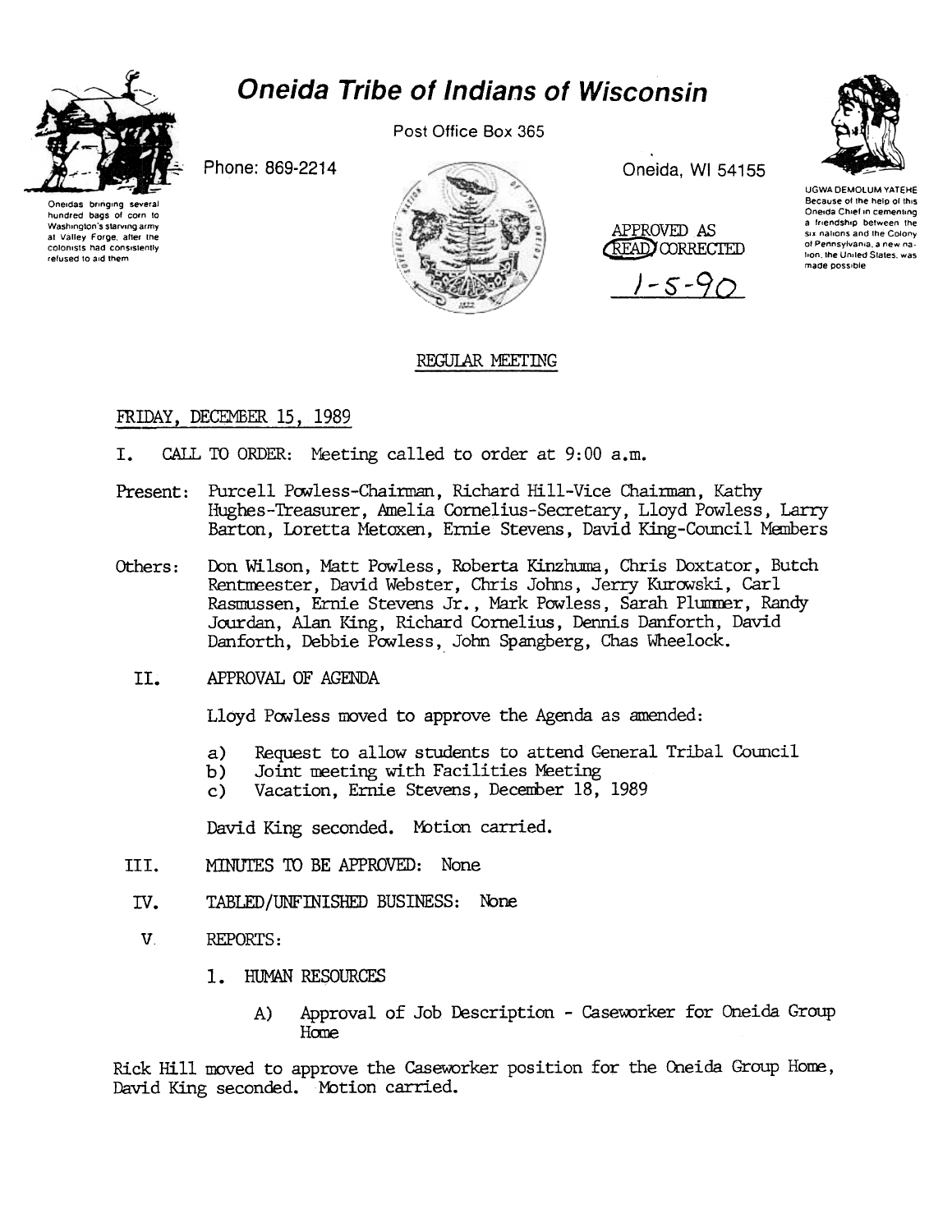ONEIDA TRIBE OF INDIANS OF WISCONSIN REGULAR MEETING - DECEMBER 15, 1989 Page 2

HUMAN RESOURCES (Continued)

- B) Hiring Information: -Food'Service Worker Pool --a) Daryle Metoxen; b) Larry D. Cottrell; c) Benjamin Cannon -Bingo List -63 people on list; 35 incomplete applications
- C) Christmas Holiday Pay

Loretta Metoxen moved to have the  $\frac{1}{2}$  day for regular employees on Friday, December 22, for the Christmas Eve Holiday, Kathy Hughes seconded. Motion carried.

- 2. TRAVEL REPORTS
	- A) Amelia Cornelius -Legislative reetings

Discussion on lobbying efforts of the Tribe and should the Tribe provide tours to the reservation and or receptions for legislators. Loretta Metoxen moved to have the Broydricks follow up and provide a report to the Business Committee on the gerrymandering of the reservation are and provide recommendations on what the Tribe can do. Larry Barton seconded. Lloyd Powless opposed. Kathy Hughes abstained. Motion carried.

Lloyd Powless opposed on that the contract with the Broydricks is specific and added work means added costs. He also stated that before we do anything with legislators, we need to be knowledgeable of what we can do know that the Tribe is registered as a lobbyist.

Amelia Cornelius moved to request the Broydricks prepare a cost estimate on researching and developing a recommendation on the gerrymandering issue. Loretta Metoxen seconded. MOtion carried.

- $3.$ UPDATES / INFORMATION
	- A) 10/10 Housing Project Don Wilson

The  $10-10$  phase of housing consists of 15 homes. Don Wilson fees that the Tribe construction, crew can get the conventional bid on the construction of these 15 hanes. Carl Rasnnssen would be the construction manager and be responsible for cost containment. Randy Jourdan would be responsible for material and quality control. Butch and Jerry Kurowski would also be working closely with Randy and Carlon the construction of these homes. There was discussion on the concept, cost control, and priority and concern for other tribal projects. Concern was expressed for the \$200,000 limit placed upon the budget by General Tribal council and need to get approval of the General tribal Council on the concept.

Larry Barton moved to approve the concept, Amelia Cornelius seconded. Motion carried. Kathy Hughes opposed. She feels the project needs General Tribal Cotmcil approval and review. The concept will be presented at the January General Tribal Council.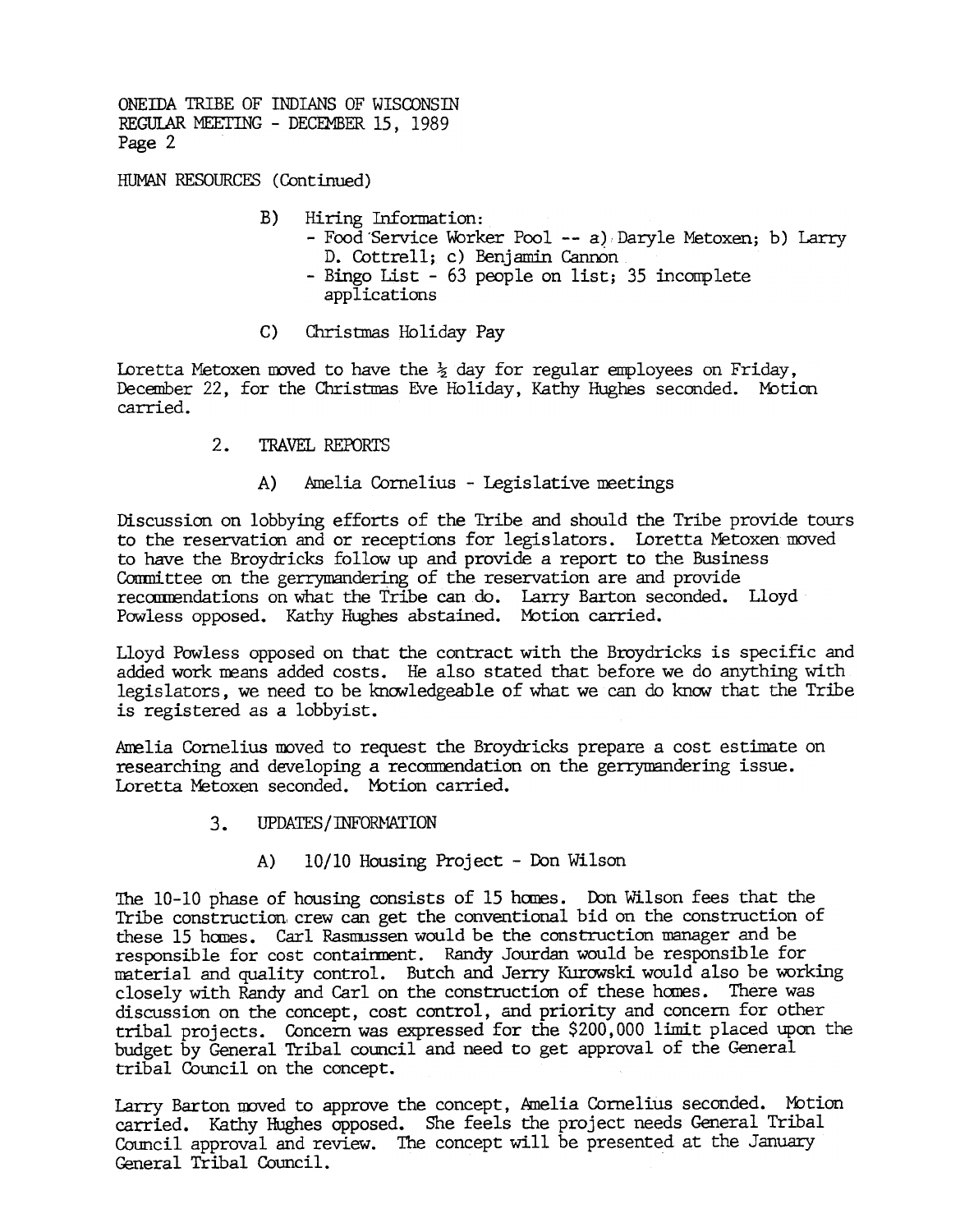ONEIDA TRIBE OF INDIANS OF WISCONSIN REGUIAR MEErING -DECEMBER 15, 1989 Page 3

REPORTS -- UPDATES/INFORMATION (Continued)

B) Zoning Ordinance Information - Carl Rasmussen/Sarah Plunmer

The public hearing was held on December 11, 1989 and concern was expressed over maintaining the rural nature of the reservation and housing. The ordinance is being mailed out to the general membership for discussion on the January General Tribal Council meeting and at lease one more hearing will be held, probably in February, 1990.

> C) Airport Hotel Corporation Board Vacancy Notice -Janice Hirth

Amelia Cornelius moved to post the position for the vacancy on the Airport Hotel Board and that this be recamended for Oneida preference. Ernie Stevens seconded. Motion carried.

- VT. NEW BUSINESS
	- 1. RESOLUTIONS: None
	- 2. REQUESTS:
		- Creation of a Tribal Advisory Board for Dept. of Health & A. Human Services - Deanna Beauman

IHS Indian Advisory Board to meet with Area Director and other appropriate staff on a quarterly basis. Suggested board membership could consist of Tribal Chaimen, Health Directors, and Urban program representation. David King moved to endorse the concept and that the Tribal Secretary and Deanna Beauman respond to the survey and to include comments made by the Business Conmittee. Larry Barton seconded. Motion carried.

> Stanley Webster Request for Services -Amelia Cornelius  $B_{-}$

upcoming conference in October, 1990 on Tribal Sovereignty and Treaty Rights. Kathy Hughes moved to refer to the Communications Department for a recommendation, Loretta Metoxen seconded. Motion carried.

c. Educational Policy -Amelia Cornelius

Request is to utilize Charlie Leonard's services to develop a brochure for the uponomig conference in October, 1990 on Tribal Sovereignty and Treaty Rights.<br>Kathy Hughes moved to refer to the Communications Department for Discussion on the need to clarify the policy, but not to make it too restrictive that it discourages employees from furthering their education. Rick Hill moved to have Amelia Cornelius, Thelma McLester, Mary Pat Cooney, Chris Johns, and other appropriate persons to review and develop the career portion of the personnel policies. Kathy Hughes seconded. Mbtion carried.

D. Telephone Concerns - Chris Doxtator

Concerns regarding the telephone and its use, at the Senior Center by the DoDo Club. Amelia Cornelius moved to refer to David Webster to resolve, Rick Hill seconded. Motion carried.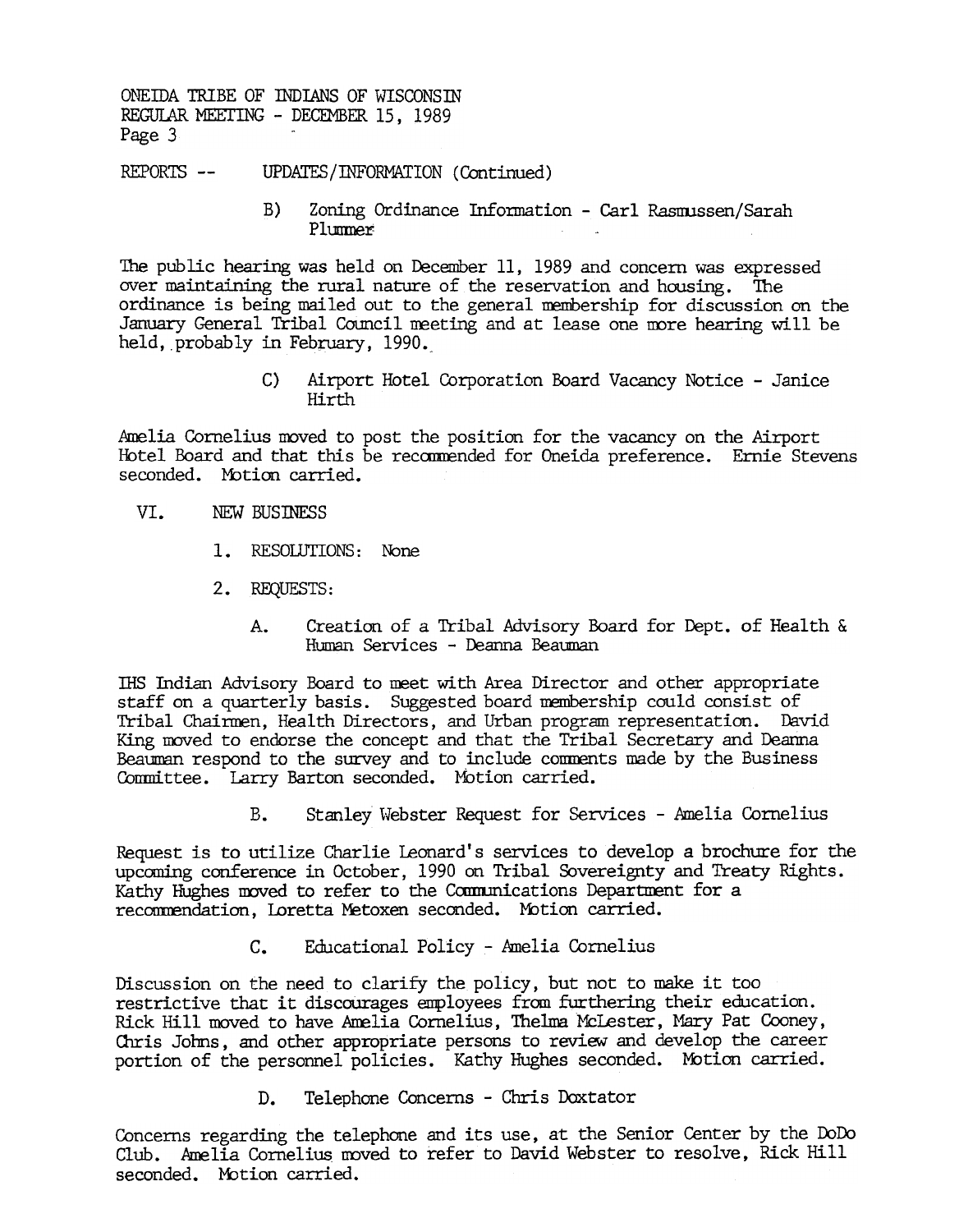ONEIDA TRIBE OF INDIANS OF WISCONSIN REGULAR MEETING - DECEMBER 15, 1989 Page 4

REQUESTS (Continued)

- $E_{\bullet}$ Conservation Board Request Regarding the Zoning Ordinance (Verbal.) -John Spangberg
- Environmental Policy John Spangberg

Public Hearings have been held and corments reviewed. Discussion on certain areas regarding heavy use of pesticides, insecticides, and artificial production. Loretta Metoxen moved to refer back to John Spangberg to clarify and to defer until next Friday, Kathy Hughes seconded. Motion carried. It was suggested that he also bring in a written report on the public hearing.

- G Land Committee Recommendations of December 11, 1989 Chris Doxtator
- Rick Hill moved to adopt the following: Resolution  $#12-15-89-A$  --Residential Lease for Austin & Margaret Summers; 12-15-89-B --Residential lease for Rupert & Cecelia Adams; and 12-IS-89-C --Lease for Todd Metoxen contingent on water and septic passing tests. Ernie Stevens seconded. Motion carried.
- 2 Rick Hill moved to approve trailer rental 1 year renewals for Kathy King, Louise King and George Webster. Loretta Metoxen seconded. Motioncarried.
- and promote high school students to get into the field. Ernie Stevens moved to refer to the General Manager to develop this position as a trainee, Rick Hill seconded. Motion carried.
- 4. Recommendation to develop an Agriculture Board. Rick Hill moved to post for an Agriculture Board and that the Land Committee develop the criteria for membership on the Board, Ernie Stevens seconded. Motion carried.

Need to post for two expired terms on the Land Committee.

Amelia Cornelius moved to approve of Chris Doxtator as the sign off person for the Leon Brisk foreclosure affidavit, Loretta Metoxen seconded. Motion

- - A Leon R. Brisk Foreclosure Action -Action previously taken
	- B. Consultant Agreement Oneida Group Home David Webster

F. Conservation Board Scapes for the approval of the model and conservation Board Conservation on the approximation production. Increase a basis of the approximation and to define unit been related by restricted and the s 3. Recommendation to consider a position for Tribal Surveyor in the future moved to refer to the General Menager to develop this poirtion as a range of the Consider Correlaction for the Consideration for exception for the 3. CONTRACTS/AGREEMENTS<br>
A Leon R. Brisk For<br>
B. Consultant Agreem<br>
Consultant Agreement with Patricia No<br>
the process necessary to meet the Sta<br>
license, and certification for substa<br>
structure of the group home up to \$60 Consultant Agreenent with Patricia Noeller-Wisneski for 90 days to initiate the process necessary to meet the State requirements to obtain a group home. license, and certification for substance abuse treatment and to establish the structure of the group home up to \$600/week. Rick Hill moved to approve, Ernie Stevens seconded. Motion carried.